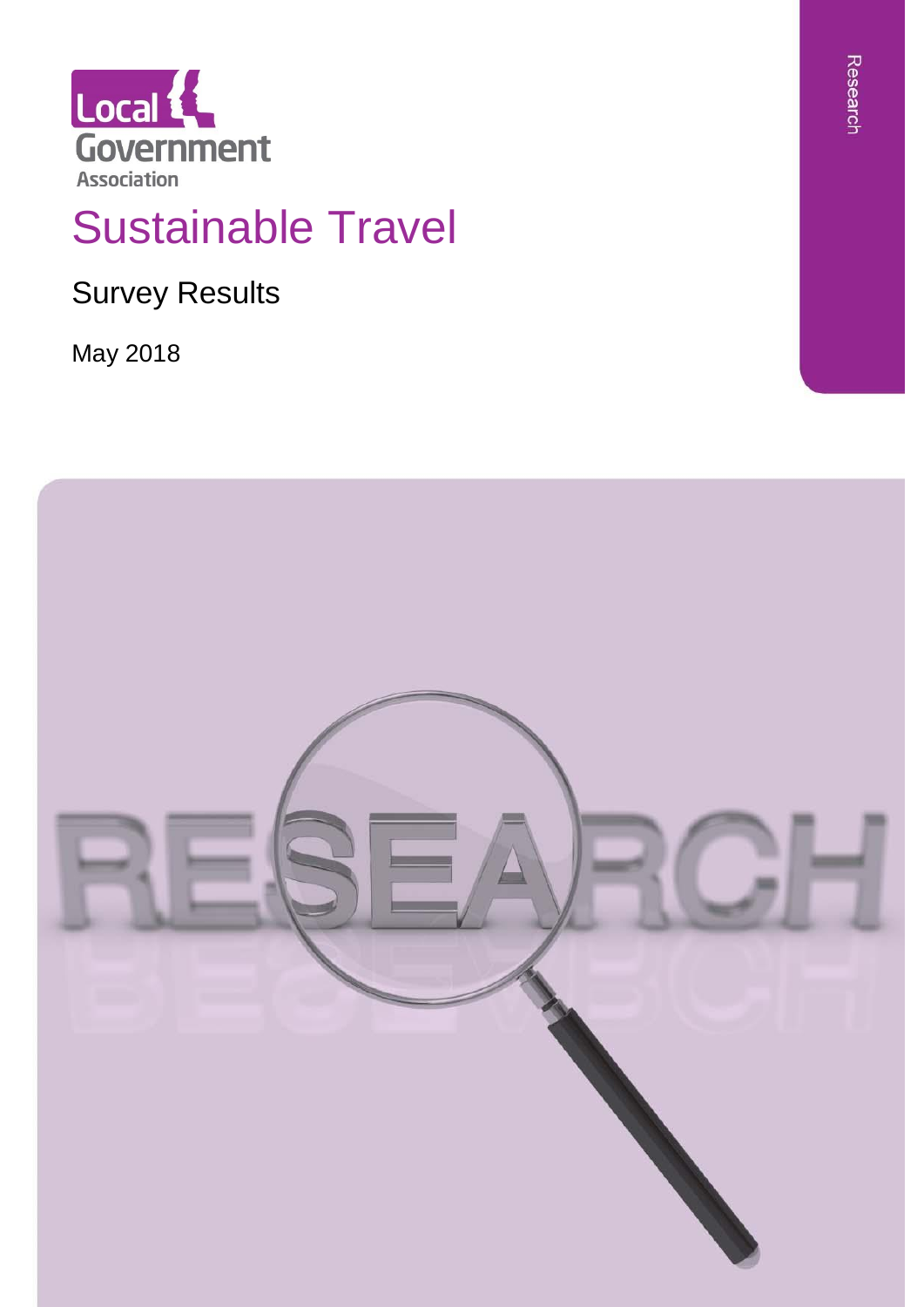### Acknowledgements

The Local Government Association (LGA) Research and Information team would like to thank all the councils that took part in this survey.

To view more research from the Local Government Association Research and Information team please visit:<https://www.local.gov.uk/our-support/research>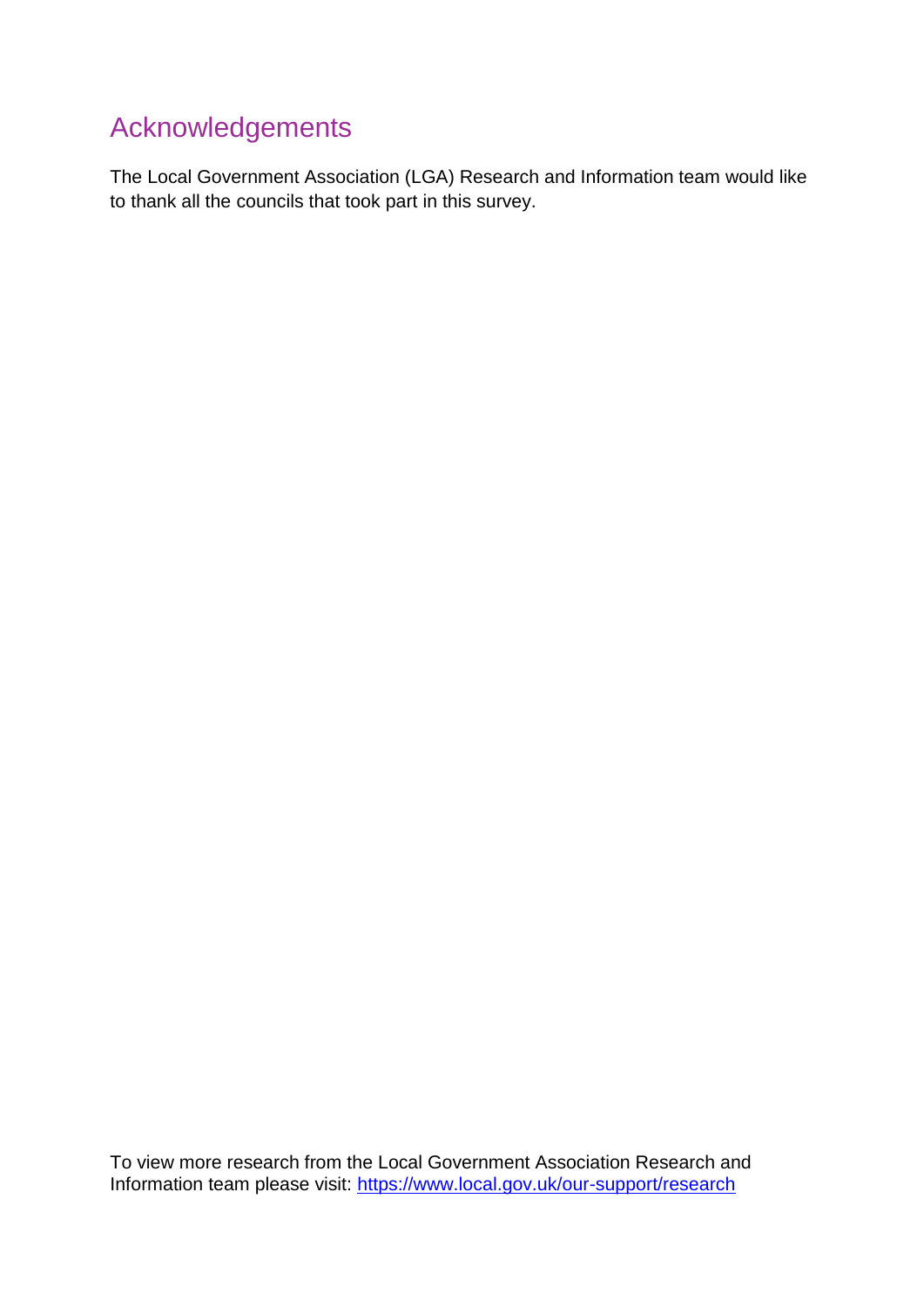### Contents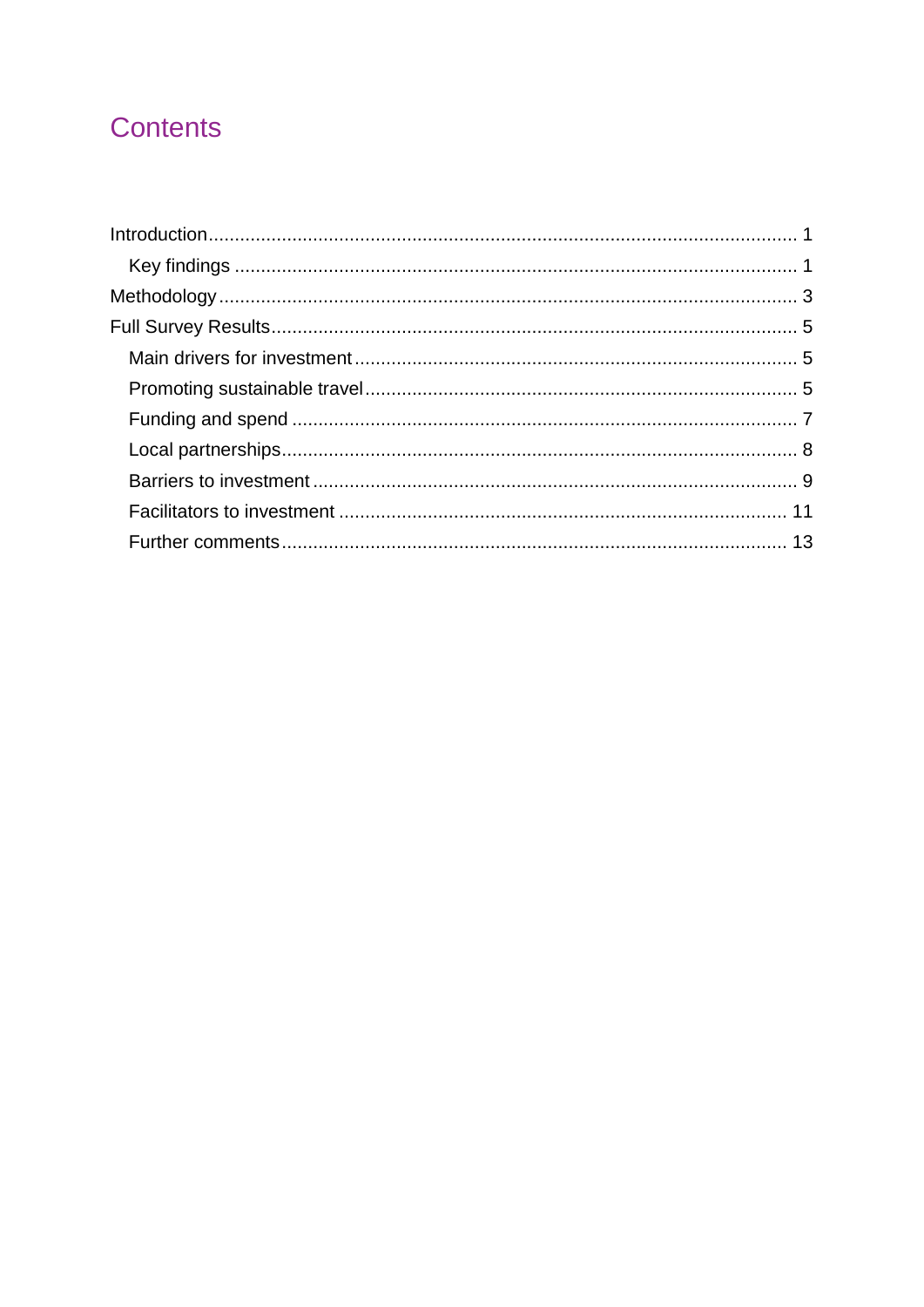### <span id="page-3-0"></span>**Introduction**

The funding and policy landscape in which councils are able to promote modal shift has changed significantly in recent years. In order to explore these issues, the Local Government Association (LGA) invited all in councils England with responsibilities for transport planning and passenger transport (152 local authorities) to complete a short survey. The survey focused on:

- The facilitators driving authorities to invest in sustainable travel.
- Methods of promoting sustainable travel within local areas.
- The estimated level of spending dedicated to sustainable travel within councils.
- The main sources of funding for councils' spending on sustainable travel.
- Partnership working in relation to sustainable travel.
- Any barriers stopping councils from doing more to invest in sustainable travel.

#### <span id="page-3-1"></span>Key findings

- **Main drivers for investment:** 'Reducing traffic congestion' was the main driver for most authorities to invest in sustainable travel (24 out of 38 councils replied 'to a great extent'). The second biggest driver was 'improving public health and fitness' (21 out of 38 councils replied 'to a great extent') and the third driver was 'enhancing travel choices for residents' (20 out of 38 councils replied 'to a great extent').
- **Promoting sustainable travel:** Of the 38 councils that responded, 36 had introduced 20 mph zones to promote sustainable travel, 35 had provided secure cycle parking and/or changing facilities and 35 had promoted cycling and/or walking through schools.
- **Estimated spend:** The estimated level of spending dedicated to sustainable travel in the financial year 2018/19 was expected to remain broadly the same as 2017/18 for cycling/walking and public transport, according to 21 of the 38 councils.
- **Main sources of funding:** The main sources of funding for councils' spending on sustainable travel for 2018/19 were: S106 agreements/Community Infrastructure Levy (30 out of 38 councils); central government grants (22 out of 38 councils); council core funding (21 out of 38 councils); and funding via Local Enterprise Partnerships (21 out of 38 councils).
- **Local Enterprise Partnership**: The largest proportion of responding councils (15 out of 38) said they had been able to influence their Local Enterprise Partnership's strategic economic plan 'to a moderate extent' with reference to sustainable travel.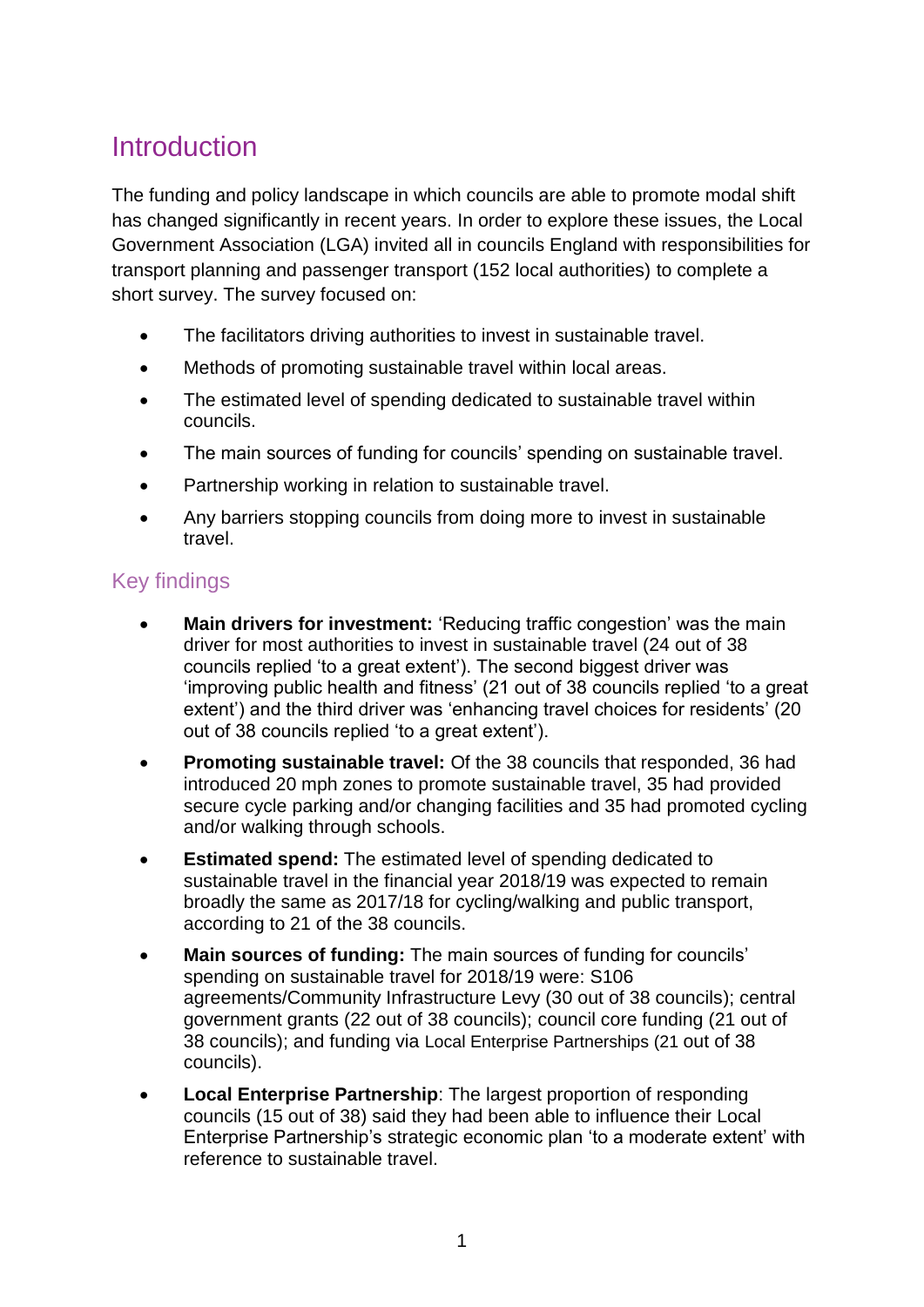- **Local health bodies**: Thirty six of the 38 responding councils said they had worked with local health bodies to promote sustainable travel.
- **Health and Wellbeing Strategy:** Thirty of the 38 responding councils said sustainable travel featured within their authority's Health and Wellbeing Strategy.
- **Barriers to investment:** The main barriers stopping councils from doing more to invest in sustainable travel were: lack of revenue funding (33 out of 38 for cycling/walking and 31 out of 38 for public transport); uncertainty over continued levels of funding (28 out of 38 for cycling/walking and 30 out of 38 for public transport); and lack of capital funding (26 out of 38 for cycling/walking and 26 out of 38 for public transport).
- **Ways to overcome barriers:** Councils described various ways in which they were overcoming, or seeking to overcome, the barriers to investing in sustainable travel. These included: integrating sustainable travel within a wider agenda; navigating different forms of investment; negotiating funding from developers; working across authorities or regionally; carrying out robust and active partnership working; using business case planning; effective land use planning; involving schools; using digital tools; finding cost-effective methods; building a good staffing structure; and organising meetings and events.
- **Future aspirations:** Thirty six of the 38 responding councils said they would like to do more to promote sustainable travel now or in the future – and two were unsure.
- **Ways to assist investment:** Councils reported a range of different issues that would make it easier for their authority to invest more in sustainable travel. These centred on legislation, policy, national leadership, resources and incentives, planning and development, support and guidance and education and training.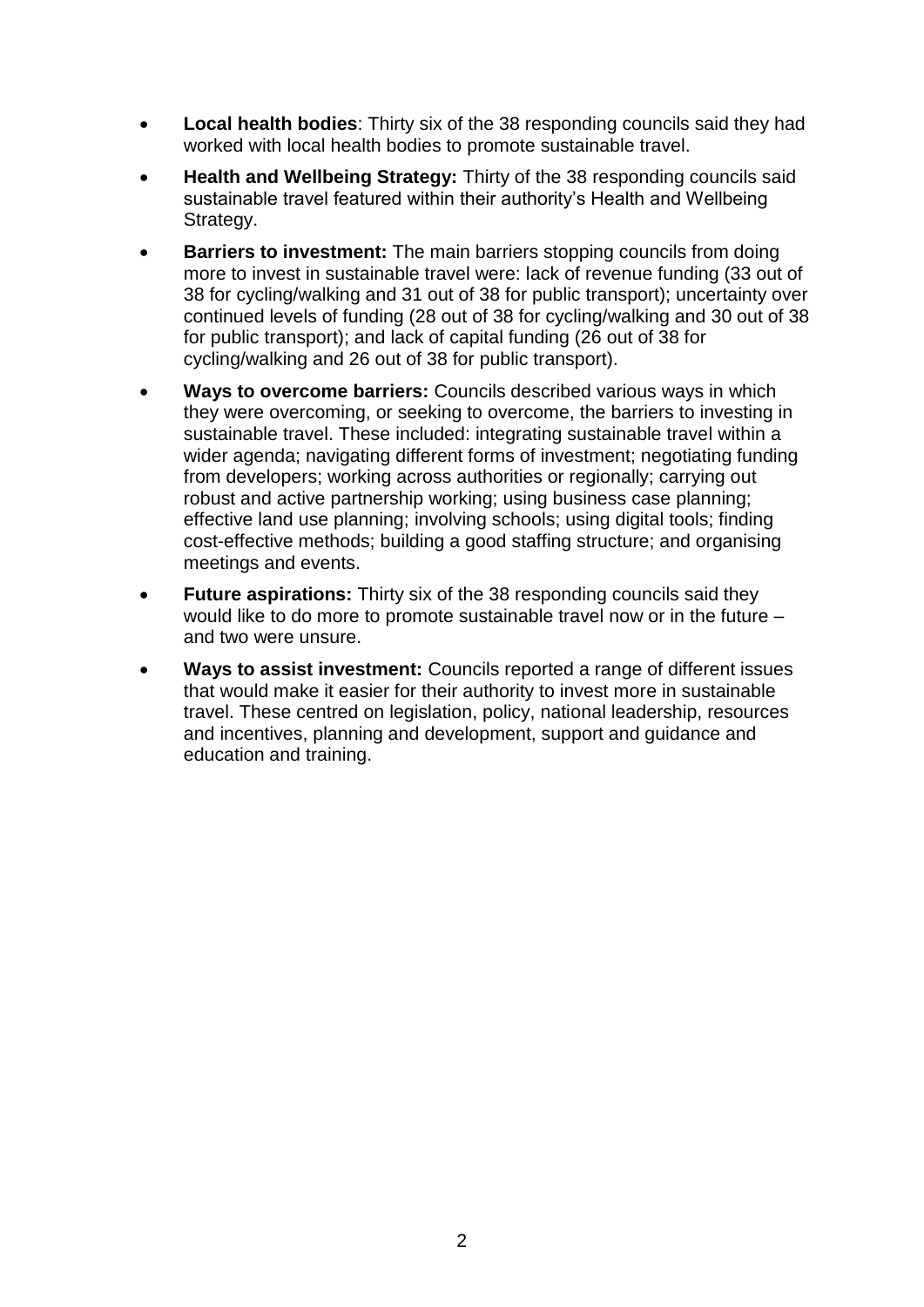### <span id="page-5-0"></span>**Methodology**

An online survey was sent to all in councils England with responsibilities for transport planning and passenger transport (152 local authorities). This included directors or heads of environment, transport, infrastructure and/or highways. It was in the field between 29 May and 29 June 2018, and one reminder and one extension were provided during this period. A total of 38 councils responded (25 per cent response rate). Twenty seven said they would be happy for the LGA to contact them again about the themes covered in the survey.

As shown in [Table 1,](#page-5-1) between 18 per cent and 41 per cent of authority types responded to the survey (London boroughs represented the lowest proportion of responses, and shire counties the highest). There were at least two responses from each of the nine government regions of England (see [Table](#page-6-0)  [2\)](#page-6-0).

The information collected has been aggregated, and no authorities are identified in this report. Due to the size of the response, the results should be taken as a snapshot of the views of all local authorities in England, rather than as representative picture overall.

Sample size figures are shown in tables to allow readers to see the basis on which the figures have been calculated. Owing to the sample size totalling less than 50, only absolute numbers are reported rather than percentage values.

<span id="page-5-1"></span>

| Table 1: Response rate by authority type |                                            |                                    |                                          |  |
|------------------------------------------|--------------------------------------------|------------------------------------|------------------------------------------|--|
|                                          | <b>Number of</b><br>responding<br>councils | <b>Total number of</b><br>councils | <b>Response</b><br>rate<br>$\frac{9}{6}$ |  |
| <b>Shire County</b>                      | ∣ 1                                        | 27                                 | 41                                       |  |
| <b>English Unitary</b>                   | 13                                         | 56                                 | 23                                       |  |
| <b>Metropolitan District</b>             | 8                                          | 36                                 | 22                                       |  |
| London Borough                           | 6                                          | 33                                 | 18                                       |  |
| Total                                    | 38                                         | 152                                | 25                                       |  |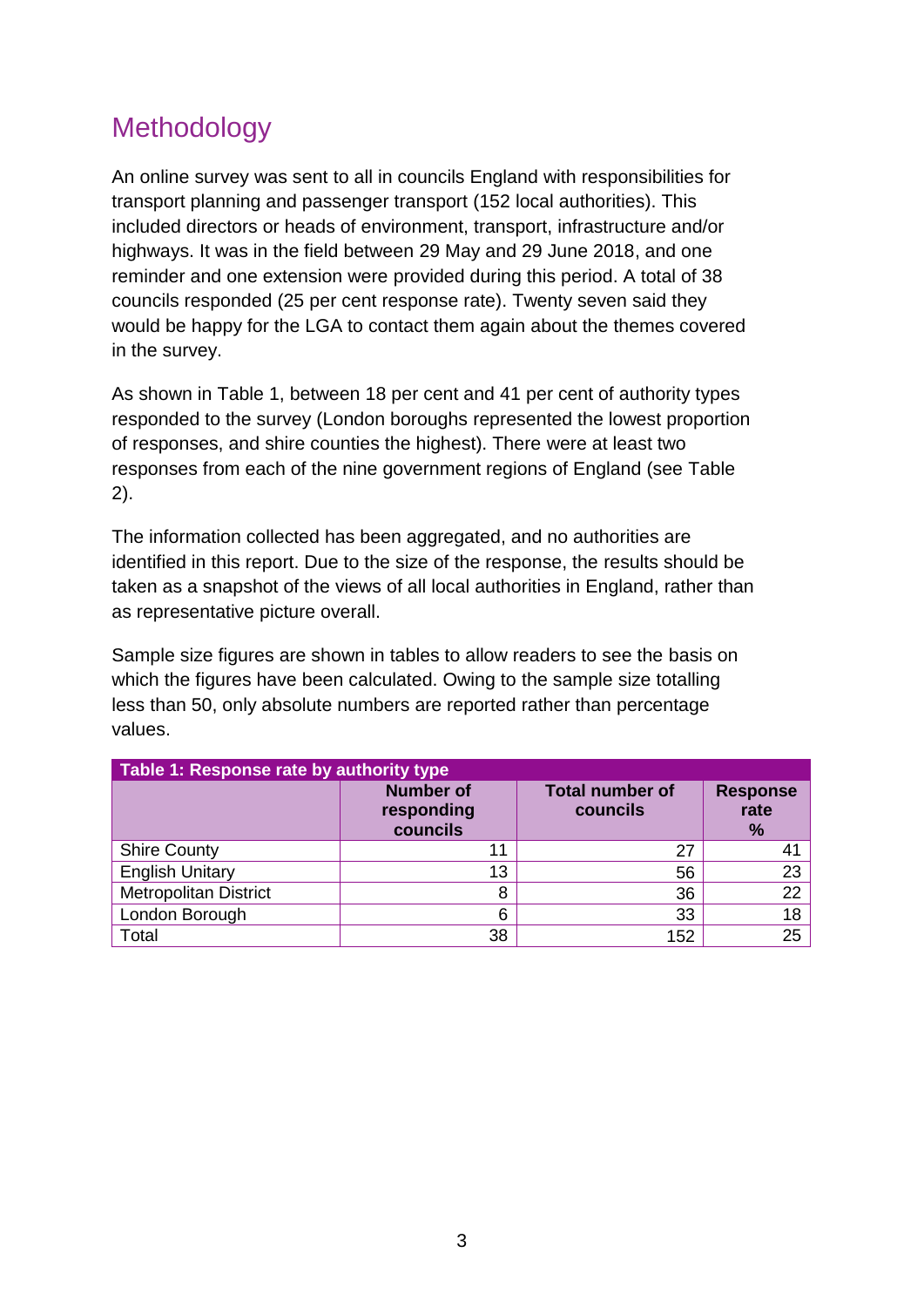<span id="page-6-0"></span>

| Table 2: Response rate by region |                                            |                                    |                              |  |
|----------------------------------|--------------------------------------------|------------------------------------|------------------------------|--|
|                                  | <b>Number of</b><br>responding<br>councils | <b>Total number of</b><br>councils | <b>Response</b><br>rate<br>% |  |
| <b>East Midlands</b>             | 3                                          | 9                                  | 33                           |  |
| East of England                  | 5                                          | 11                                 | 45                           |  |
| London                           | 6                                          | 33                                 | 18                           |  |
| <b>North East</b>                | 2                                          | 12                                 | 17                           |  |
| <b>North West</b>                | 11                                         | 23                                 | 48                           |  |
| South East                       | $\overline{2}$                             | 19                                 | 11                           |  |
| South West                       | 5                                          | 16                                 | 31                           |  |
| <b>West Midlands</b>             | $\overline{2}$                             | 14                                 | 14                           |  |
| Yorkshire and the Humber         | $\mathcal{P}$                              | 15                                 | 13                           |  |
| Total                            | 38                                         | 152                                | 25                           |  |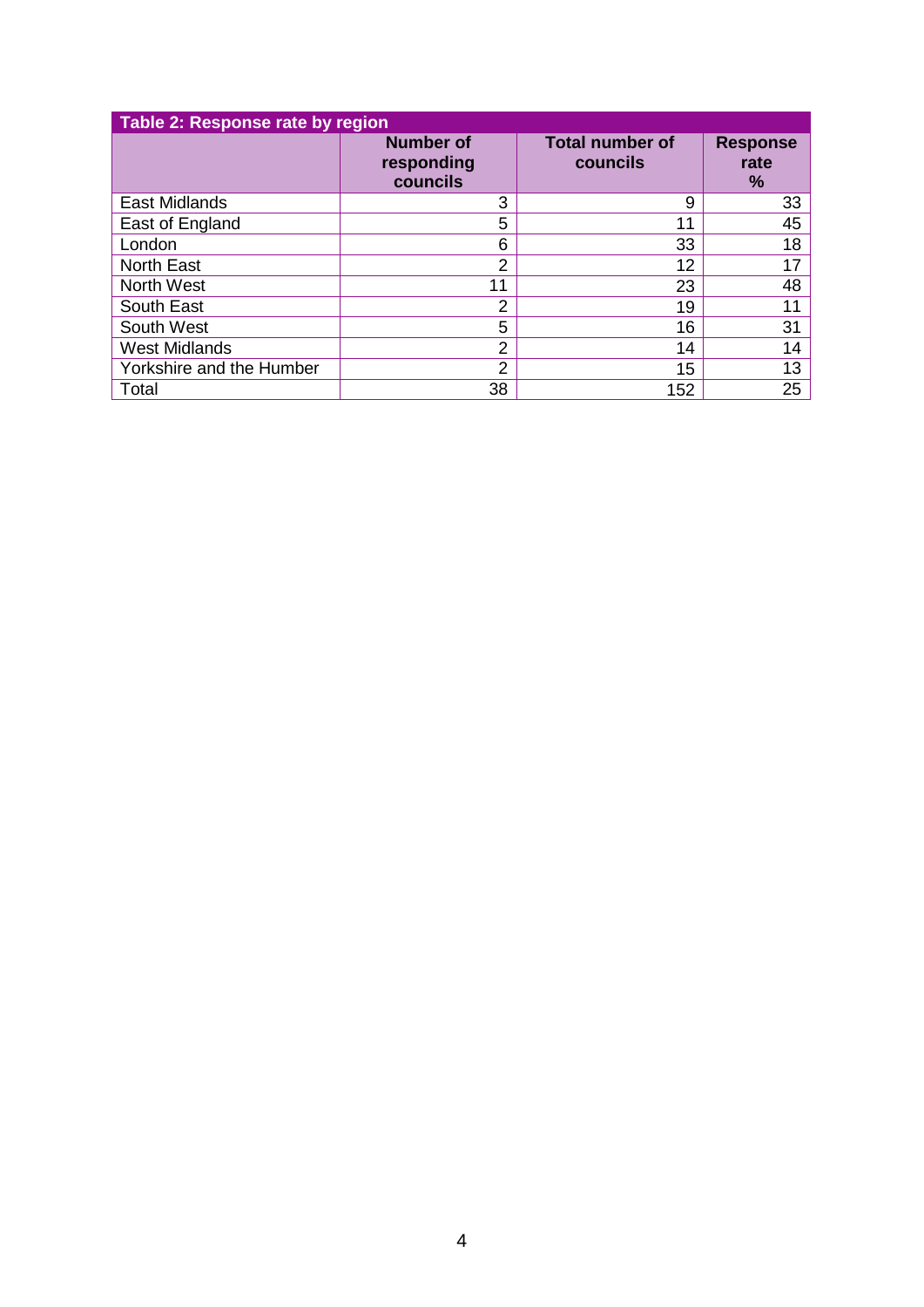### <span id="page-7-0"></span>Full Survey Results

This section outlines the full set of results for the survey.

#### <span id="page-7-1"></span>Main drivers for investment

'Reducing traffic congestion' was the main driver for most authorities to invest in sustainable travel (24 out of 38 councils replied 'to a great extent'). The second biggest driver was 'improving public health and fitness' (21 out of 38 councils replied 'to a great extent') and the third driver was 'enhancing travel choices for residents' (20 out of 38 councils replied 'to a great extent'). See [Table 3.](#page-7-3)

'Other' drivers that councils noted were 'reduction in CO2 emissions', 'connected individuals and communities', 'providing access to essential services' and 'safety'.

<span id="page-7-3"></span>

| Table 3: To what extent do you consider the following to be drivers for your<br>authority to invest in sustainable travel? |                         |                            |                         |                      |               |
|----------------------------------------------------------------------------------------------------------------------------|-------------------------|----------------------------|-------------------------|----------------------|---------------|
|                                                                                                                            | To a<br>great<br>extent | To a<br>moderate<br>extent | To a<br>small<br>extent | <b>Not at</b><br>all | Don't<br>know |
|                                                                                                                            | N                       | N                          | N                       | N                    | N             |
| Improving public health and                                                                                                |                         |                            |                         |                      |               |
| fitness                                                                                                                    | 21                      | 14                         | 3                       | 0                    |               |
| Reducing traffic congestion                                                                                                | 24                      | 12                         | 2                       | 0                    | O             |
| Improving air quality                                                                                                      | 19                      | 15                         | 4                       | 0                    | $\Omega$      |
| Regenerating or growing the                                                                                                |                         |                            |                         |                      |               |
| local economy                                                                                                              | 19                      | 13                         | 4                       | 2                    | $\Omega$      |
| Enhancing travel choices for                                                                                               |                         |                            |                         |                      |               |
| residents                                                                                                                  | 20                      | 13                         | 3                       | 2                    | $\Omega$      |
| Supporting a larger regional                                                                                               |                         |                            |                         |                      |               |
| agenda                                                                                                                     | 10                      | 18                         | 6                       | 3                    |               |
| Other, please state                                                                                                        | 1                       | 3                          | $\Omega$                | 0                    | 0             |

Base all councils (38)

#### <span id="page-7-2"></span>Promoting sustainable travel

Councils were asked what they were doing, or planning to, do to promote sustainable travel within the local area. Of the 38 councils that responded, 36 had introduced 20 mph zones, 35 had provided secure cycle parking and/or changing facilities and 35 had promoted cycling and/or walking through schools. Thirty one of the 38 councils had also contributed to bus stop/station refurbishment. See [Table 4.](#page-8-0)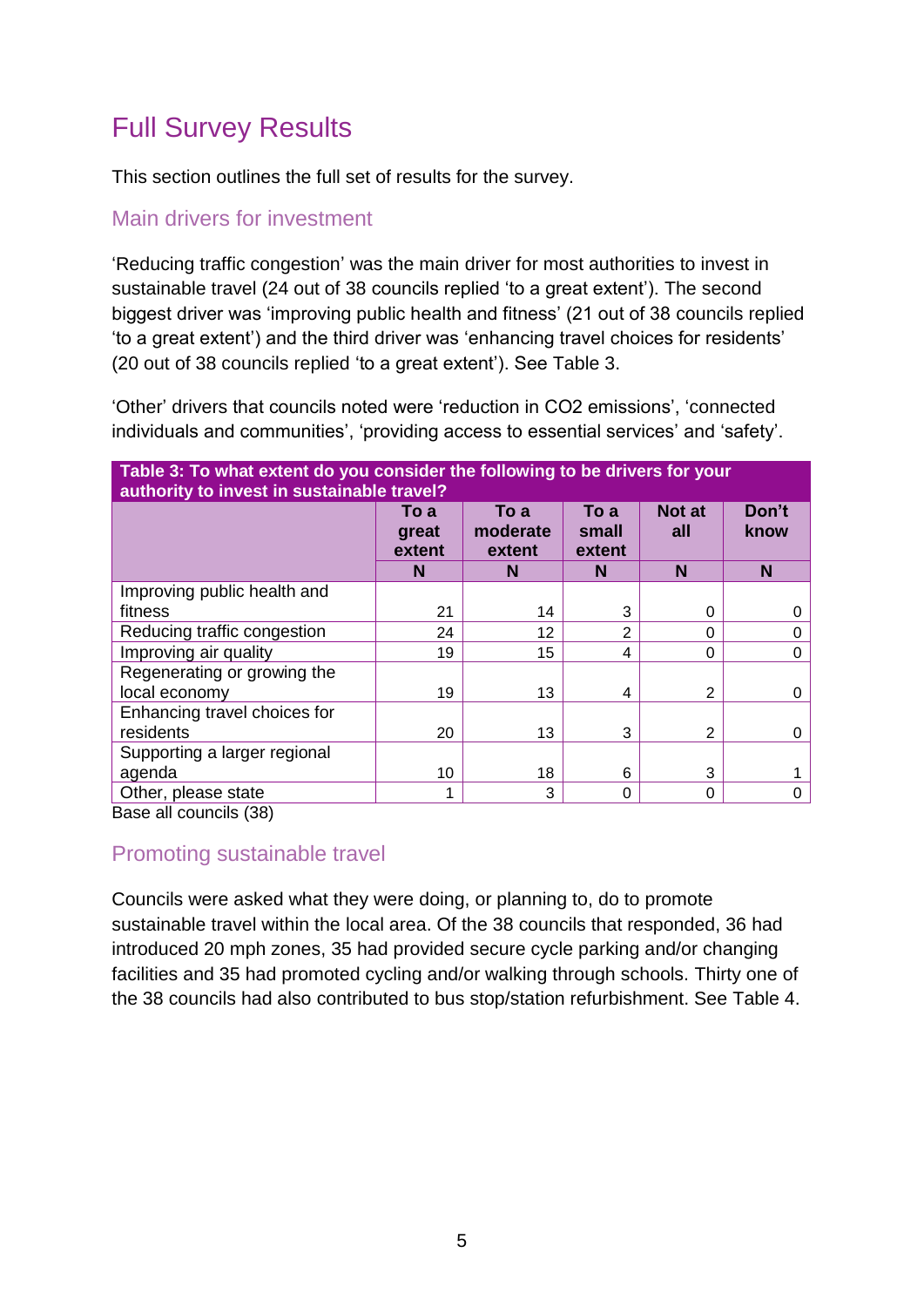| travel within your local area?                     |                |                |                |                |
|----------------------------------------------------|----------------|----------------|----------------|----------------|
|                                                    | In             | In             | <b>No</b>      | Don't          |
|                                                    | place          | planning       | plans          | know           |
|                                                    | N              | N              | N              | N              |
| <b>Corporate solutions</b>                         |                |                |                |                |
| Appointed a high-level council champion and/or     |                |                |                |                |
| council-backed active travel champion              | 14             | 4              | 19             | 1              |
| Integrated sustainable travel into planning policy | 27             | 11             | $\Omega$       | $\overline{0}$ |
| <b>Cycling/walking</b>                             |                |                |                |                |
| Launched a cycling and/or walking investment       |                |                |                |                |
| programme                                          | 22             | 13             | $\overline{2}$ | 1              |
| Promoted cycling and/or walking through            |                |                |                |                |
| schools                                            | 35             | 1              | $\overline{2}$ | 0              |
| Cycle-proofed new transport infrastructure (e.g.   |                |                |                |                |
| the design of new roads and junctions)             | 29             | 8              | 1              | 0              |
| Cycle-proofed existing main carriageways           | 9              | 20             | 9              | 0              |
| Provided secure cycle parking and/or changing      |                |                |                |                |
| facilities                                         | 35             | 3              | $\mathbf 0$    | 0              |
| <b>Bus journeys</b>                                |                |                |                |                |
| Launched a bus prioritisation scheme               | 17             | 8              | 9              | 4              |
| Contributed to bus stop/station refurbishment      | 31             | 1              | 4              | $\overline{2}$ |
| Set-up bus partnership with local operators        | 19             | $\overline{7}$ | 9              | $\overline{3}$ |
| <b>Funded subsidised routes</b>                    | 23             | 1              | 11             | $\overline{3}$ |
| Funded community transport operators               | 22             | $\overline{2}$ | 8              | 6              |
| <b>Train journeys</b>                              |                |                |                |                |
| Participated in the building of a new rail station | 8              | 13             | 13             | 4              |
| Contributed towards rail station improvements      | 20             | 8              | 8              | $\overline{2}$ |
| Contributed to light rail/tram expansion or        |                |                |                |                |
| improvement                                        | $\overline{2}$ | 8              | 25             | 3              |
| Car journeys                                       |                |                |                |                |
| Introduced car pools/sharing                       | 25             | 1              | 11             | 1              |
| Introduced 20 mph zones                            | 36             | $\overline{0}$ | $\overline{2}$ | $\overline{0}$ |
| <b>Other solutions</b>                             |                |                |                |                |
| Introduced Mobility-as-a-Service (MaaS)            | $\overline{2}$ | 8              | 21             | $\overline{7}$ |
| Other: please state                                | $\overline{5}$ | 1              | 0              | $\overline{0}$ |
| Base all councils (38)                             |                |                |                |                |

## <span id="page-8-0"></span>**Table 4: What has your authority doing or planning to do to promote sustainable**

Six councils provided details of other ways in which sustainable travel was being promoted within the local area. These included:

- "Organise a Sustainable Travel Competition for Schools."
- "Park and share/cycle."
- "Promoting cycling with local business."
- "We have an Active Travel programme, part funded by public health, that provides an extensive led walks and led cycle rides programme as well as supporting community based cycle groups and a wide range of leaflets and other literature to inform people about walking and cycling opportunities in the [area]."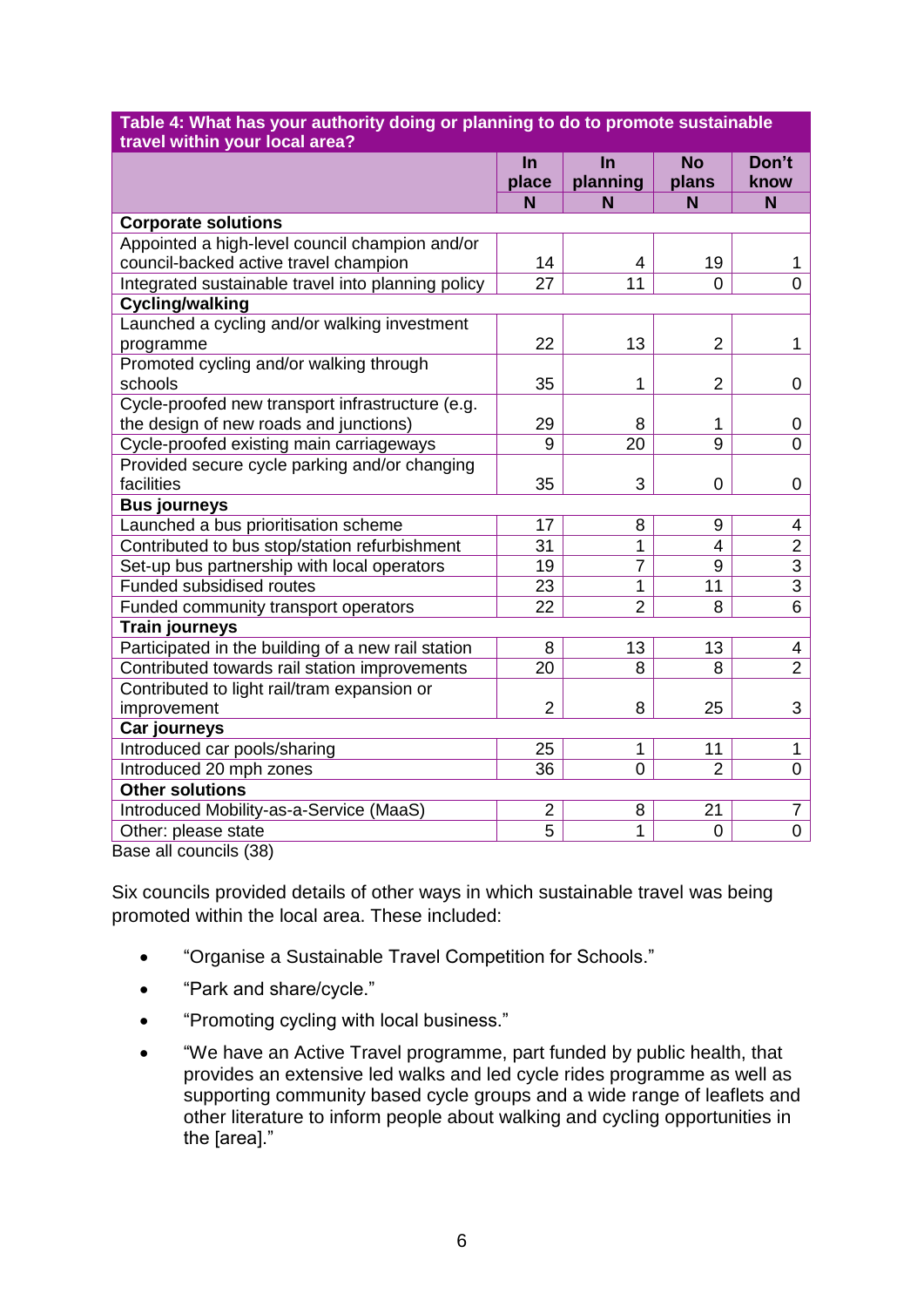- "Developing a total transport web portal to allow easier access to unconventional transport options."
- "Cycle hire scheme."

#### <span id="page-9-0"></span>Funding and spend

The estimated level of spending dedicated to sustainable travel in the financial year 2018/19 was expected to remain broadly the same as 2017/18 for cycling/walking and public transport, according to 21 of the 38 councils (not necessarily the same 21 councils for cycling/walking as for public transport). See [Table 5.](#page-9-1)

<span id="page-9-1"></span>

| Table 5: For your council, how is the estimated level of spending dedicated to<br>sustainable travel in the financial year 2018/19 expected to compare with 2017/18? |                        |                         |  |
|----------------------------------------------------------------------------------------------------------------------------------------------------------------------|------------------------|-------------------------|--|
|                                                                                                                                                                      | <b>Cycling/walking</b> | <b>Public transport</b> |  |
|                                                                                                                                                                      |                        |                         |  |
| Decrease by more than 20%                                                                                                                                            |                        |                         |  |
| Decrease by between 11-20%                                                                                                                                           |                        | າ                       |  |
| Decrease by between 5-10%                                                                                                                                            | 4                      |                         |  |
| Remain broadly the same                                                                                                                                              | 21                     | 21                      |  |
| Increase by between 5-10%                                                                                                                                            | 5                      |                         |  |
| Increase by between 11-20%                                                                                                                                           | 3                      |                         |  |
| Increase by more than 20%                                                                                                                                            | າ                      | 3                       |  |
| Not applicable                                                                                                                                                       |                        |                         |  |
| Don't know                                                                                                                                                           |                        | 5                       |  |
| Race all councile (38)                                                                                                                                               |                        |                         |  |

Base all councils (38)

Councils reporting a decrease in the level of spending dedicated to sustainable travel in the financial year 2018/19 compared to 2017/18 were asked to indicate the main reasons for this – responses are shown in [Table 6.](#page-9-2)

<span id="page-9-2"></span>

| Table 6: If you expect a decrease in spending in cycling/walking and/or public<br>transport, please indicate the main reasons for this: |                        |                         |  |
|-----------------------------------------------------------------------------------------------------------------------------------------|------------------------|-------------------------|--|
|                                                                                                                                         | <b>Cycling/walking</b> | <b>Public transport</b> |  |
|                                                                                                                                         |                        |                         |  |
| Reductions in core (revenue)                                                                                                            |                        |                         |  |
| funding                                                                                                                                 | 4                      |                         |  |
| Reductions in capital funding                                                                                                           | 5                      |                         |  |
| Changes to council priorities                                                                                                           |                        |                         |  |
| <b>Local Growth Fund</b>                                                                                                                | 3                      |                         |  |
| Use of more efficient methods to                                                                                                        |                        |                         |  |
| provide sustainable travel                                                                                                              |                        |                         |  |
| Other (please state)                                                                                                                    |                        |                         |  |
| Don't know                                                                                                                              |                        |                         |  |

Base all councils who expected a decrease in cycling/walking (6) and/or pubic transport (7). More than one reply could be selected.

The main sources of funding for councils' spending on sustainable travel for 2018/19 were: S106 agreements/Community Infrastructure Levy (30 out of 38 councils); central government grants (22 out of 38 councils); council core funding (21 out of 38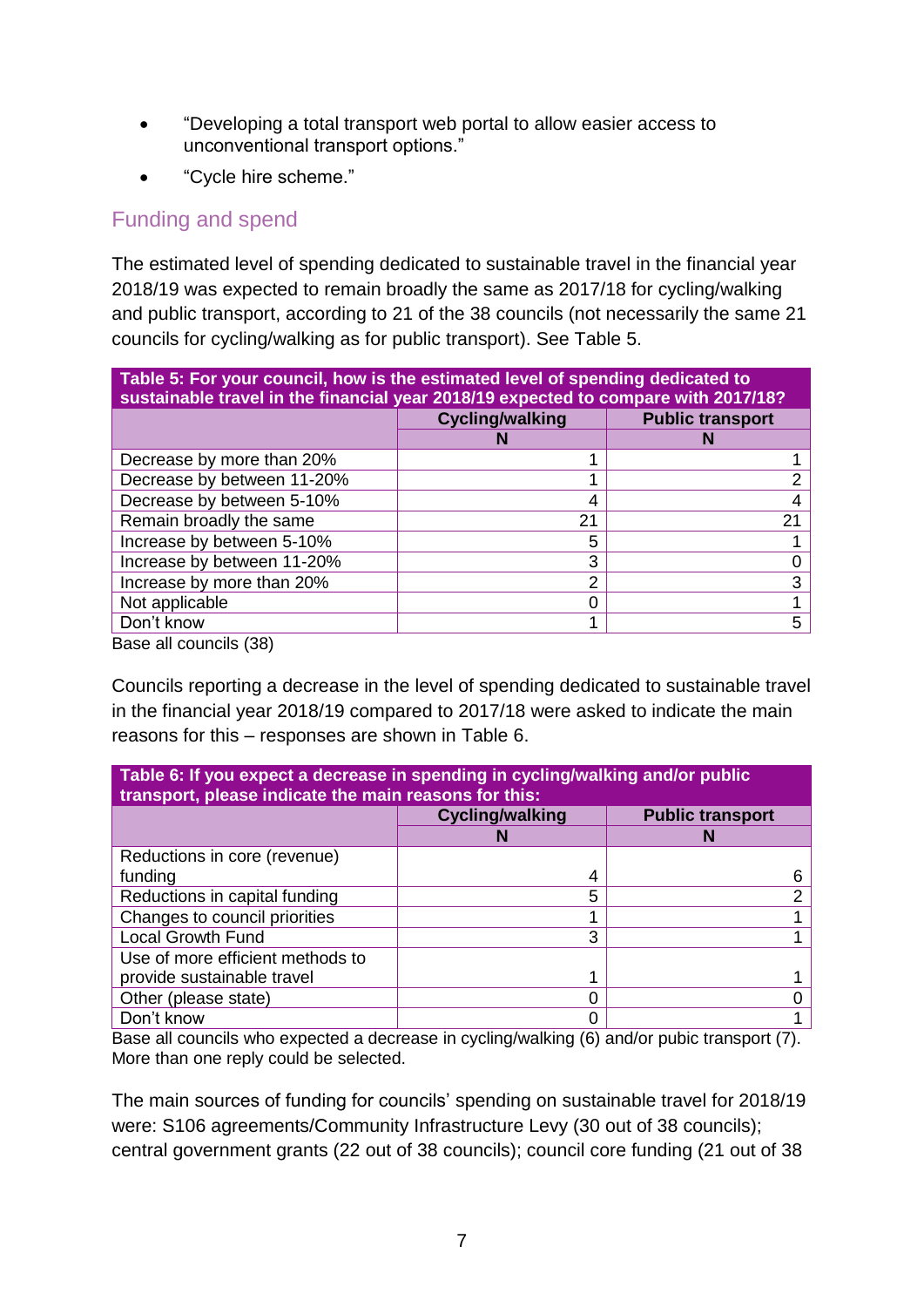councils); and funding via a Local Enterprise Partnership (21 out of 38 councils) See [Table 7.](#page-10-1)

<span id="page-10-1"></span>

| Table 7: Please indicate the main sources of funding for your council's spending on<br>sustainable travel for 2018/19: |               |  |
|------------------------------------------------------------------------------------------------------------------------|---------------|--|
|                                                                                                                        | <b>Number</b> |  |
| Council core funding                                                                                                   | 21            |  |
| Funding via the their Local Enterprise Partnership (LEP)                                                               | 21            |  |
| <b>Public Health funding</b>                                                                                           | 14            |  |
| Highways Maintenance funding                                                                                           | 14            |  |
| <b>City Deals</b>                                                                                                      | 5             |  |
| Regional funding                                                                                                       | 7             |  |
| S106 agreements/Community Infrastructure Levy (CIL)                                                                    | 30            |  |
| Central government grants: please state                                                                                | 22            |  |
| Other government grants: please state                                                                                  |               |  |
| Other sources: please state                                                                                            | 9             |  |
| Not applicable                                                                                                         | 0             |  |
| Don't know                                                                                                             | Ω             |  |

Base all councils (38). More than one reply could be selected.

Councils specifying central/other government grants or other sources of funding gave the following details:

- **Central government grants:** Access Fund; Bikeability; Bus Services Operators Grant; Integrated Transport Block; Local Cycling and Walking Infrastructure Plans; National Productivity Investment Fund; New Stations Fund; Total Transport Fund; Transforming Cities Fund.
- **Other government grants:** Combined Authority grants; Go Ultra Low City Scheme; Local Growth Fund City Region Sustainable Transport programme; Mayor's Air Quality Fund.
- **Other funding:** Business Rates Retention Scheme; European funding; Local Sustainable Transport Fund/Sustrans; Local Transport Plans; Transport for London.

#### <span id="page-10-0"></span>Local partnerships

Fifteen of the 38 responding councils said they had been able to influence their Local Enterprise Partnership's strategic economic plan 'to a moderate extent' with reference to sustainable travel – five said this had occurred 'to a great extent' and ten said it was the case 'to a small extent). See [Table 8.](#page-10-2)

<span id="page-10-2"></span>

| Table 8: To what extent has your council been able to influence the LEP's strategic<br>economic plan with reference to sustainable travel? |               |  |
|--------------------------------------------------------------------------------------------------------------------------------------------|---------------|--|
|                                                                                                                                            | <b>Number</b> |  |
| To a great extent                                                                                                                          | 5             |  |
| To a moderate extent                                                                                                                       | 15            |  |
| To a small extent                                                                                                                          | 10            |  |
| Not at all                                                                                                                                 |               |  |
| Don't know                                                                                                                                 |               |  |
| Base all councils (38)                                                                                                                     |               |  |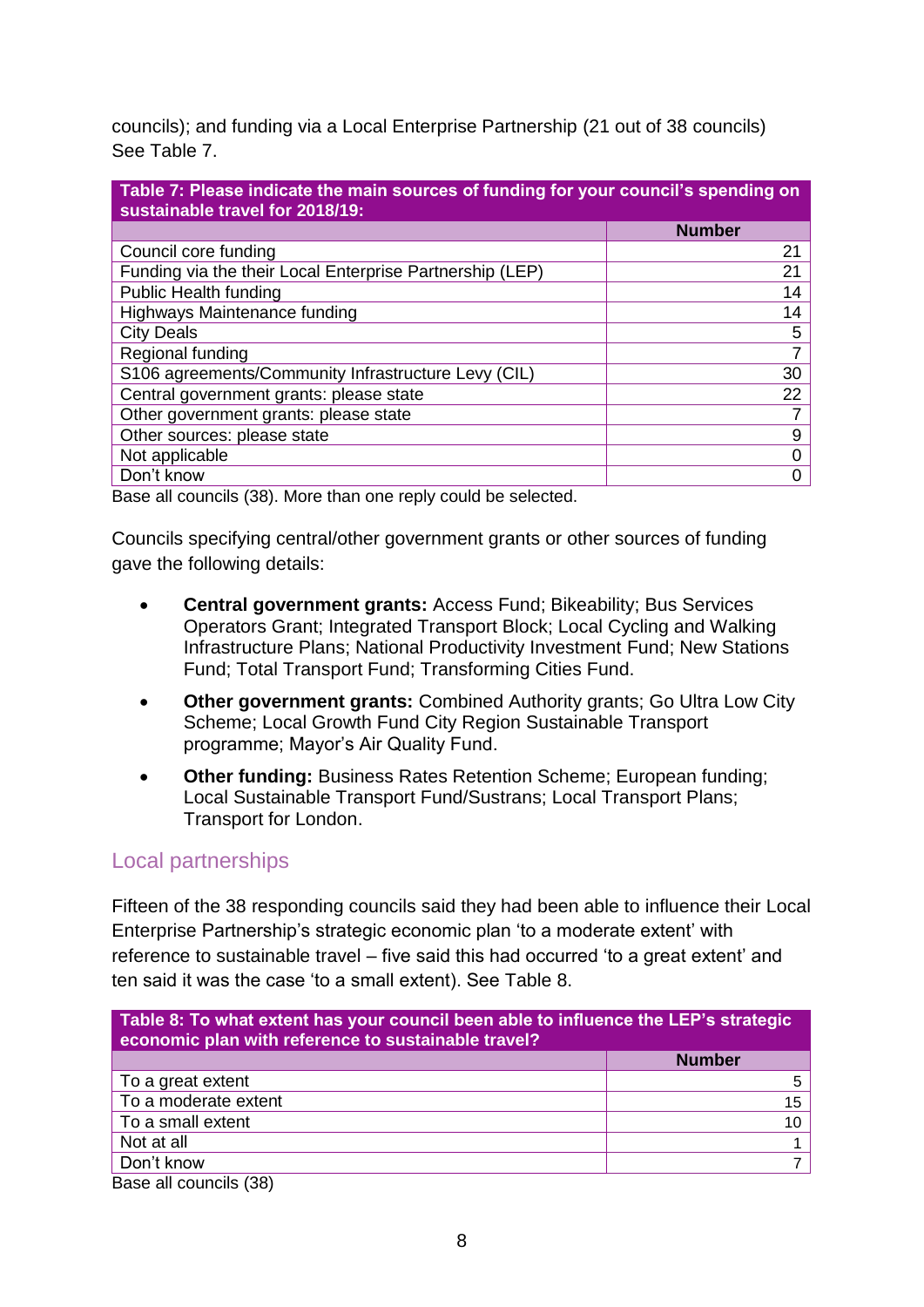Thirty six of the 38 responding councils said they had worked with local health bodies to promote sustainable travel – one said this had not occurred and another was unsure. See [Table 9.](#page-11-1)

<span id="page-11-1"></span>

| Table 9: Has your authority worked with local health bodies to promote sustainable<br>travel? |               |  |
|-----------------------------------------------------------------------------------------------|---------------|--|
|                                                                                               | <b>Number</b> |  |
| Yes                                                                                           | 36            |  |
| <b>No</b>                                                                                     |               |  |
| Don't know                                                                                    |               |  |

Base all councils (38)

Thirty of the 38 responding councils said sustainable travel featured within their authority's Health and Wellbeing Strategy – three said this was not the case and five were unsure. See [Table 10.](#page-11-2)

<span id="page-11-2"></span>

| Table 10: Does sustainable travel feature within your authority's Health and<br><b>Wellbeing Strategy?</b> |               |  |
|------------------------------------------------------------------------------------------------------------|---------------|--|
|                                                                                                            | <b>Number</b> |  |
| Yes                                                                                                        | 30            |  |
| No                                                                                                         |               |  |
| Don't know                                                                                                 |               |  |
| Rose all councile (38)                                                                                     |               |  |

<span id="page-11-0"></span>Base all councils (38)

#### Barriers to investment

Thirty six of the 38 responding councils said they would like to do more to promote sustainable travel now or in the future – and two were unsure. See [Table 11.](#page-11-3)

<span id="page-11-3"></span>

| Table 11: Would your authority like to do more to promote sustainable travel now or<br>in the future? |               |  |
|-------------------------------------------------------------------------------------------------------|---------------|--|
|                                                                                                       | <b>Number</b> |  |
| Yes                                                                                                   | 36            |  |
| <b>No</b>                                                                                             |               |  |
| Don't know                                                                                            |               |  |
| Base all councils (38)                                                                                |               |  |

Councils were asked to consider a range of potential barriers that might be stopping them from doing more to invest in sustainable travel – for both cycling/walking and public transport. Similar responses were given for all three modes of transport (see [Table 12\)](#page-12-0). The main three barriers were:

- Lack of revenue funding cycling/walking (33 out of 38) and public transport (31 out of 38)
- Uncertainty over continued levels of funding cycling/walking (28 out of 38) and public transport (30 out of 38)
- Lack of capital funding cycling/walking (26 out of 38) and public transport (26 out of 38)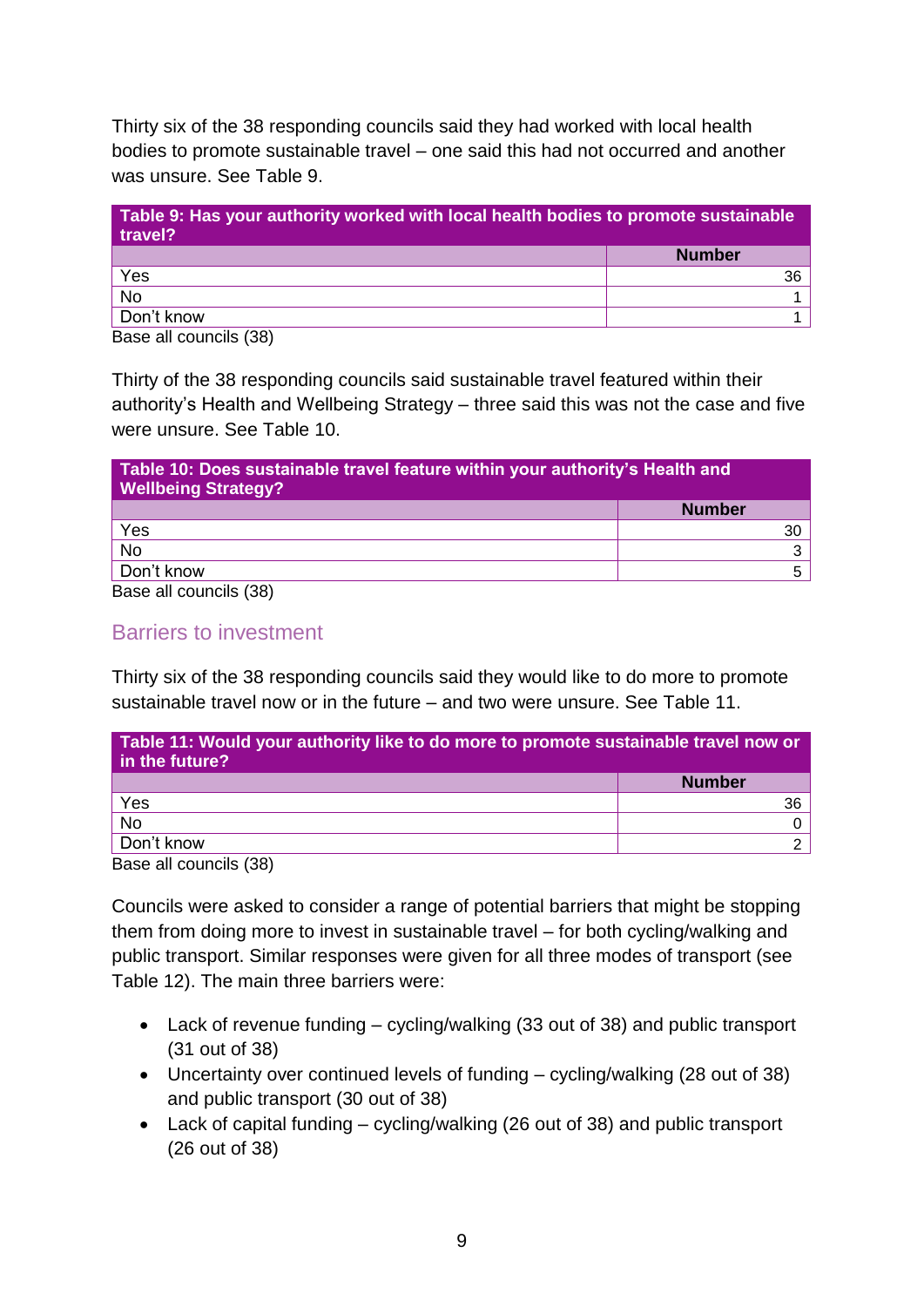Four councils provided feedback on 'other' barriers stopping them from doing more to invest in sustainable travel. These were: 'topography'; 'transfer of some powers and responsibilities to combined authority'; 'cultural' and 'no responsibility for public transport investment' due to being a metropolitan borough.

<span id="page-12-0"></span>

| Table 12: Please indicate if you consider any of the following items to be barriers<br>stopping your authority from doing more to invest in sustainable travel? |                     |                            |  |
|-----------------------------------------------------------------------------------------------------------------------------------------------------------------|---------------------|----------------------------|--|
|                                                                                                                                                                 | Cycling/<br>walking | <b>Public</b><br>transport |  |
|                                                                                                                                                                 | N                   | N                          |  |
| Lack of capital funding                                                                                                                                         | 26                  | 26                         |  |
| Lack of revenue funding                                                                                                                                         | 33                  | 31                         |  |
| Uncertainty over continued levels of funding                                                                                                                    | 28                  | 30                         |  |
| Complexity of accessing funding streams                                                                                                                         | 19                  | 15                         |  |
| Inadequate powers and responsibilities within the council                                                                                                       | 3                   | 8                          |  |
| Competing council priorities                                                                                                                                    | 23                  | 22                         |  |
| Lack of technical expertise within the council                                                                                                                  | 3                   |                            |  |
| Administrative boundaries                                                                                                                                       | 5                   | 9                          |  |
| Physical characteristics of the area                                                                                                                            | 9                   | 5                          |  |
| Lack of political buy in                                                                                                                                        | 8                   | 8                          |  |
| Lack of support from partner organisations                                                                                                                      | 3                   | 4                          |  |
| Other: please state                                                                                                                                             | 2                   | 3                          |  |
| We don't face any barriers                                                                                                                                      | 0                   | 0                          |  |
| Dono oll opunoilo (20)                                                                                                                                          |                     |                            |  |

Base all councils (38)

Councils reporting barriers to investing in sustainable travel (all 38 councils), were asked to describe some of the ways in which they were overcoming, or seeking to overcome, these barriers. Twenty seven councils gave a reply. The main themes were:

- **Integrating sustainable travel within a wider agenda:** This included healthy living and social isolation, air quality and congestion (healthy streets and liveable neighbourhoods) and regeneration and growth. It also involved managing public transport support alongside other passenger transport e.g. patient transport for the NHS. The aim was to pool resources to avoid duplication.
- **Navigating different forms of investment:** This involved applying to an increasingly diverse range of funds (national and European) such as those linked to health outcomes or air quality improvements. It also involved negotiating with the private sector, for example, to fund a sustainable travel advisory service.
- **Negotiating funding from developers:** This involved seeking contributions towards sustainable transport measures from developers, wherever appropriate, such as funding the delivery of residential travel plans.
- **Working across authorities or regionally:** This involved increased working with other councils, for example, on a Local Cycling and Walking Infrastructure Plan (LCWIP) or to carry out route analysis to overcome some of the physical environment challenges of improving walking and cycling infrastructure. It also included working with regional transport authorities.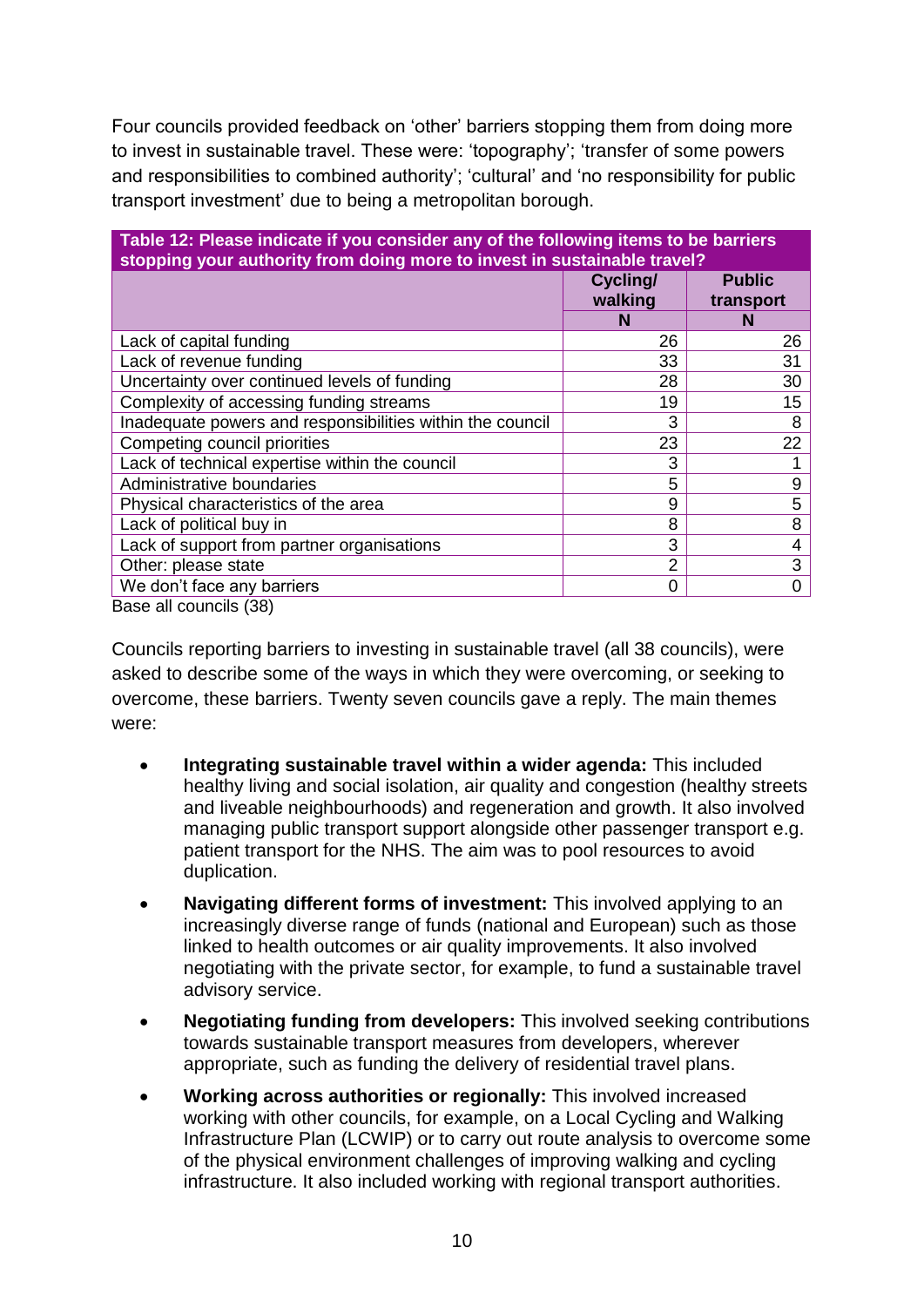- **Carrying out robust and active partnership working:** This involved, for example, working with the Road Safety Partnership, Sustran and Sport England to achieve common goals and objectives.
- **Strategizing and business case planning:** This involved establishing clear strategies to help overcome barriers (e.g. parking policy) and secure investment in delivery. It also involved business case planning to identify key cycle network and prioritisation of routes that present best value for money. Ongoing strategic reviews of transport was also important to make more efficient use of all transport resources.
- **Effective land use planning:** This involved taking a proactive stance to ensure that appropriate infrastructure was considered at the outset of the planning process, and to ensure new development maximised the opportunities for promoting sustainable travel.
- **Involving schools:** This involved working to embed sustainable travel within schools, for example, by involving children in competitions to improve air quality, healthy living and congestion.
- **Using digital tools:** This involved developing and using appropriate tools to enhance the transport experience, and improve the quality of data captured to inform decision-making around sustainable travel in the future.
- **Finding cost-effective methods:** This involved using interventions that could be more cost-effective than trying to engineer wider change, for instance, developing skills for novice cyclists. It also involved use volunteers in the running of promotional events and acting as advocates within the community.
- **Building a good staffing structure:** This involved organising a Transport Policy team with the necessary expertise to prioritise and bid for future funding.
- **Organising meetings and events:** This involved holding regular meetings with Department for Transport to highlight where future funding was required, and also running events to respond to local challenges and prepare for new technology.

#### <span id="page-13-0"></span>Facilitators to investment

Councils were asked to specify, other than increased funding, what changes, if any, to national policy on local transport would make it easier for them to invest more in sustainable travel. Twenty nine councils gave a reply, which have been themed and displayed in [Table 13.](#page-14-0)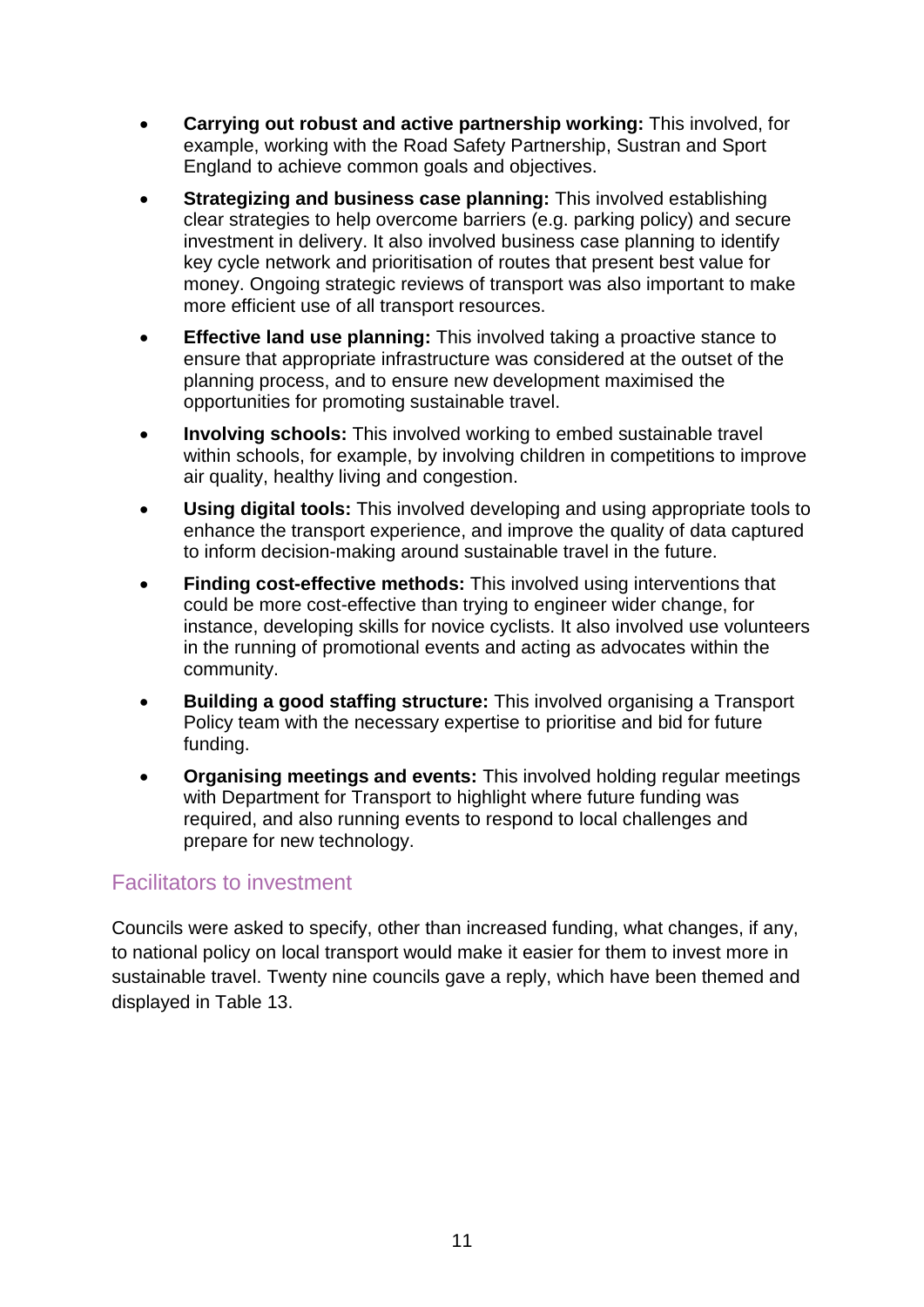<span id="page-14-0"></span>**Table 13: Other than increased funding, what changes, if any, to national policy on local transport would make it easier for your authority to invest more in sustainable travel?**

| Legislation         | Tougher road laws<br>٠                                                            |
|---------------------|-----------------------------------------------------------------------------------|
|                     | Re-balance liability between drivers and cyclists<br>٠                            |
|                     | More use of enforcement cameras<br>$\bullet$                                      |
|                     | Active transport as statutory duty within planning policy                         |
|                     | Minimum standards for walking/cycling within technical<br>$\bullet$               |
|                     | specification for roads                                                           |
|                     | Children permitted to cycle on footways<br>٠                                      |
|                     | 20mph limits in residential streets<br>$\bullet$                                  |
|                     | More powers to city regions<br>$\bullet$                                          |
|                     | Congestion charging national policy<br>$\bullet$                                  |
|                     | Sustainable travel targets<br>٠                                                   |
|                     | Key Route Network national policy to include cycle facilities<br>$\bullet$        |
| <b>Policy</b>       | Traffic assessments of road use to focus on people not vehicles                   |
|                     | ٠                                                                                 |
|                     | Connected and autonomous vehicles to be introduced on a<br>$\bullet$              |
|                     | sharing platform rather than single-use basis                                     |
|                     | Policy to insist sustainable travel is a 'must have' across<br>$\bullet$          |
|                     | planning, economic development, health and education                              |
|                     | Sustainable travel integrated across government departments -<br>$\bullet$        |
|                     | and promoted within related agendas (e.g. health and clean                        |
|                     | growth)                                                                           |
|                     | More certainty on funding streams (to avoid continual bidding -<br>٠              |
|                     | and to allow maximum preparation time)                                            |
| <b>National</b>     | Update sustainable transport White Paper to provide more<br>$\bullet$             |
| leadership          | council-specific clarity                                                          |
|                     | Rural/coastal and urban areas to receive same opportunities to<br>$\bullet$       |
|                     | invest in sustainable transport - and greater recognition of their                |
|                     | specific challenges                                                               |
|                     | Recognise bus-based transport as the most used form of public<br>$\bullet$        |
|                     | transport and its potential for the future                                        |
|                     | Clarify future of diesel and electric vehicles                                    |
|                     | Develop road-user pricing with the 'stick' effect to deter use of<br>$\bullet$    |
|                     | private vehicles                                                                  |
|                     | Maintain Bus Service Operators Grant with no further reductions                   |
|                     | Simplify processes for third party investment in rail infrastructure<br>$\bullet$ |
|                     | assets                                                                            |
|                     | Move pricing of private transport in favour of sustainable travel<br>٠            |
|                     | Introduce workplace parking levy ring-fenced for sustainable<br>$\bullet$         |
| <b>Resources</b>    | transport capital works                                                           |
| and                 | Incentivise councils to link funding to bus use<br>٠                              |
| incentives          | Better integration of transport systems (e.g. bus fares and using<br>$\bullet$    |
|                     | smart technology to cap daily fares)                                              |
|                     | Create a better balance between commerciality and public<br>$\bullet$             |
|                     | service function within public transport system                                   |
|                     | Encourage councils to use demand management measures (e.g.<br>$\bullet$           |
|                     | workplace parking levy or congestion charging) to generate                        |
|                     | locally sustainable funding steams for sustainable travel                         |
|                     | Introduce maintenance funding for cycling infrastructure<br>٠                     |
|                     |                                                                                   |
| <b>Planning and</b> | Transport needs to be considered as part of decision-making<br>$\bullet$          |
| development         | process when planning and reviewing services                                      |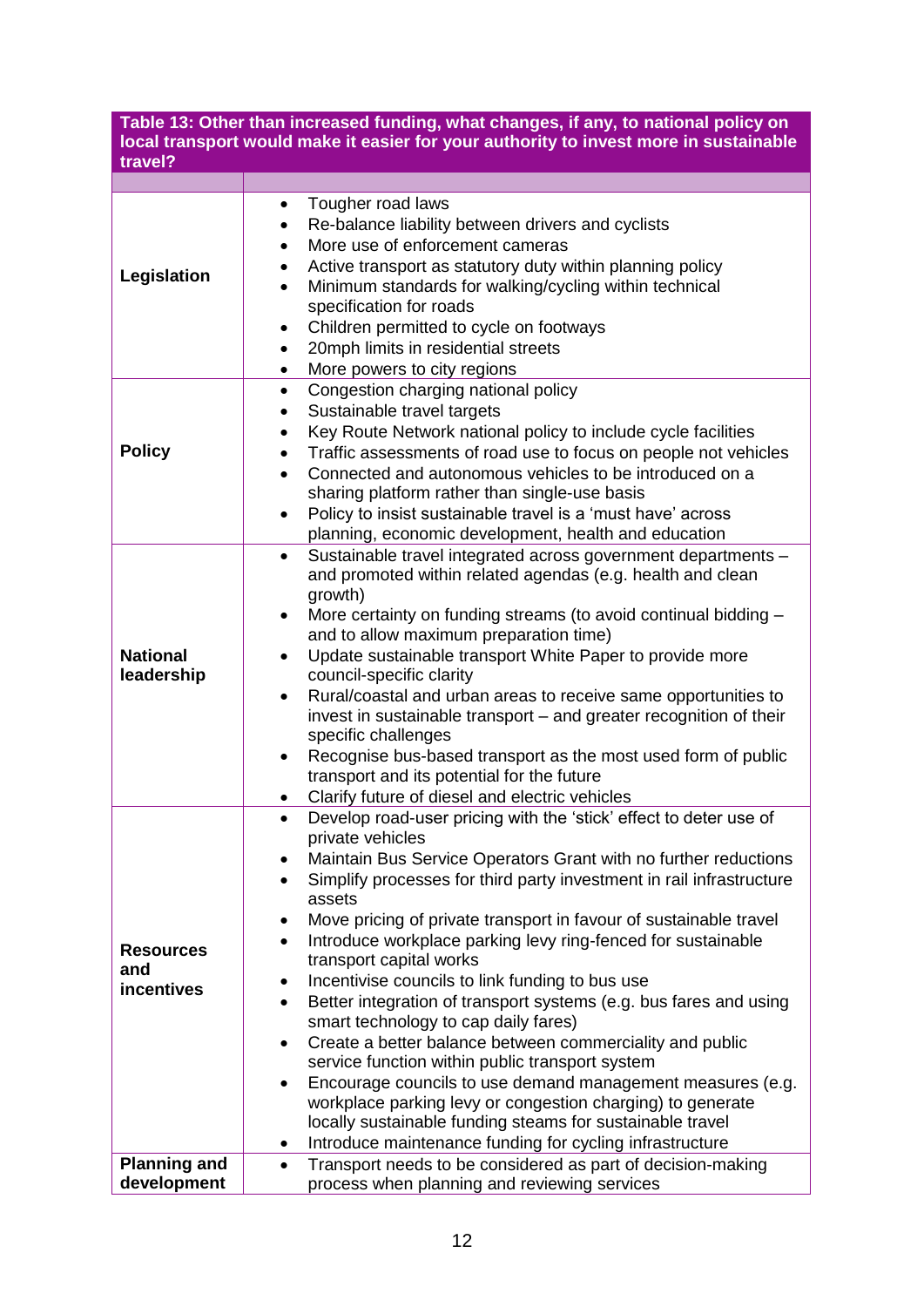|                                  | Partnership working between transport and land use planning<br>$\bullet$<br>(rather than transport reacting to planning)<br>National Planning Policy Framework to include sustainable<br>$\bullet$<br>transport provision and travel planning as a key element<br>Ensure land value capture is more effective to support public<br>$\bullet$<br>transport infrastructure |
|----------------------------------|--------------------------------------------------------------------------------------------------------------------------------------------------------------------------------------------------------------------------------------------------------------------------------------------------------------------------------------------------------------------------|
| <b>Support and</b><br>guidance   | Best practice guidance on new infrastructure projects (including<br>$\bullet$<br>how challenges were dealt with)<br>More guidance on dealing with air quality challenges<br>Structured/comprehensive support on building the economic<br>case for sustainable travel<br>Assistance on Clean Air Zones charging<br>$\bullet$                                              |
| <b>Education</b><br>and training | Training support for council staff<br>Reinstate requirement for schools to undertake annual travel<br>$\bullet$<br>survey and incentivise schools to review and maintain school<br>travel plans Education/training to promote cycling among parents<br>and children<br>Rolling out cycle training programme                                                              |

<span id="page-15-0"></span>An open-ended question – 29 councils gave feedback

#### Further comments

Councils were invited to provide further information that would be helpful to the LGA in relation to the promotion of sustainable travel. Fifteen councils gave feedback. A range of responses are shown below.

"Specific campaigns around behaviour change, led nationally, but which local authorities could tap into and utilise generic resources tailor made to the area, promoting sustainable travel and the benefits of it etc."

Shire County, East of England

"We chair a District Employers Business Travel Plan Forum. We promote and support all employers in the region to take part in the annual Travel Plan Award scheme (for accreditation and celebration of achievement)."

English Unitary, South West

"Use best practice from abroad, need to reflect that transport is cross boundary which conflicts with local government as that is very boundary focused by its nature. Simplifying and removing the ticketing barrier to public transport is key to development and reflect that some costs might be borne elsewhere (local/national taxation etc.)."

Metropolitan District, North West

"Given costs of concessionary fares, local authorities are incentivised to discourage bus use."

English Unitary, South West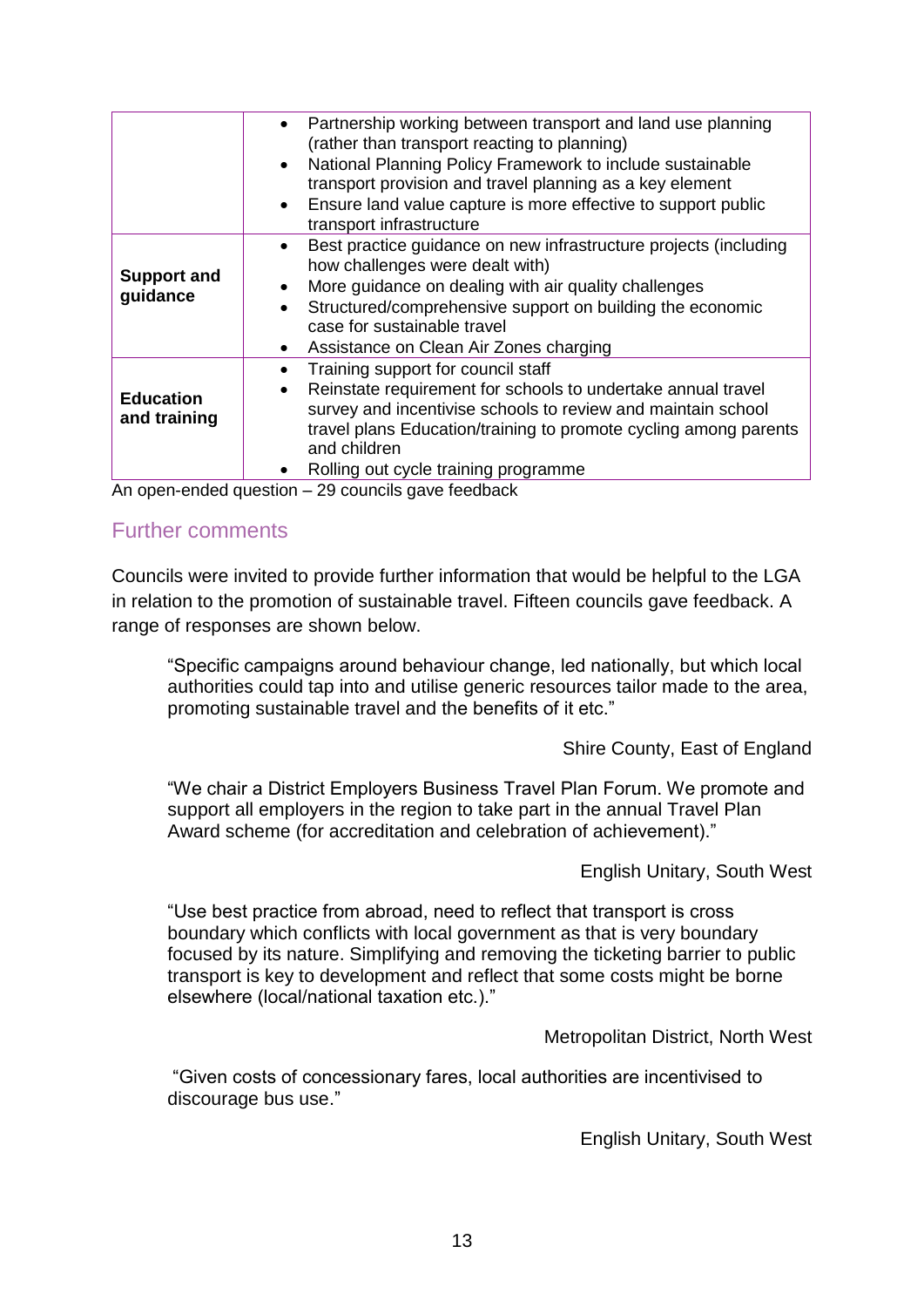"…[F]urther information on the future of electric vehicles and the different types of infrastructure that will be required and the challenges of this and how they can be overcome e.g. residential on-street charging, any challenges with the national grid."

English Unitary, East of England

Funding is key. We received so much positive feedback when we were able to deliver a range of sustainable transport schemes and initiatives through the LSTF but we need that continued level of investment going forward to make sustainable transport a 'real choice' for the local area. We also need to ensure we have engineers with the right skills sets to develop sustainable transport schemes. Often, engineers (both internal and external) are very good at highway design put less so on cycle/walking schemes. A set of national cycle design standards would be helpful for instance.

English Unitary, South West

"CPD opportunities, many local authorities have slashed training budgets and skills shortages are becoming apparent."

Shire County, East of England

"Government needs to regulate dockless bike share schemes to ensure that those providers are required under law to engage with local authorities. Enhanced local authority powers to enforce parking in cycle lanes, on pavements."

English Unitary, South East

"If fuel duty continues to be frozen while public transport costs escalate away, you can forget about modal shift to bus. Rail ridership/growth is falling already and recent reputational damage following messed up timetable changes is likely to be permanent. Once people have cars they need a very good reason to shift away from them, despite the costs and disadvantages they bring. Despite everything that has been said over so many years, policy has rendered us even more car dependent and committed than ever."

English Unitary, North West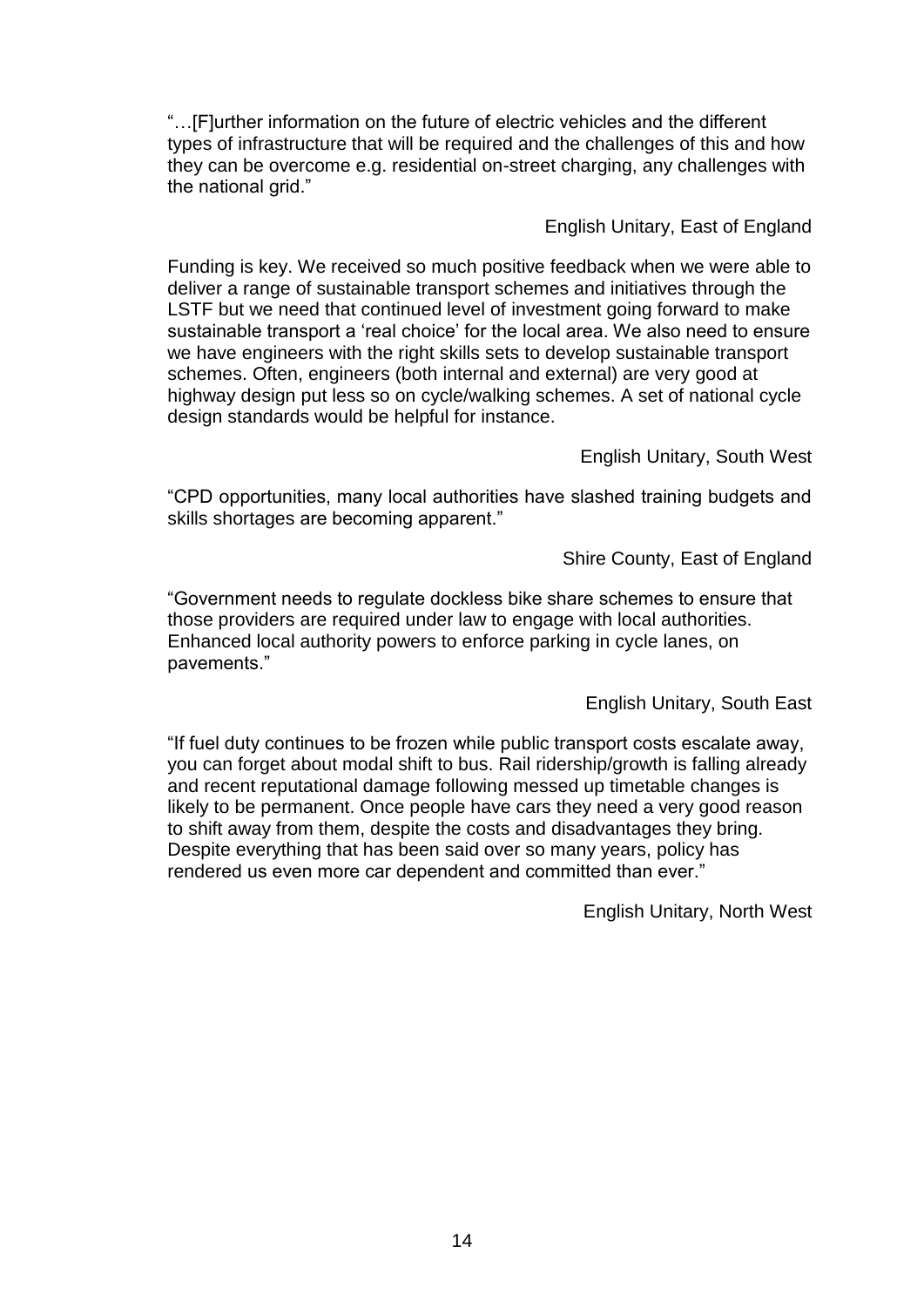"Changing behaviour takes a long time, and requires sustained support and consistent messages, as can be seen from the campaigns relating to seat belts, smoking, drink driving etc. and they are still ignored by many. Any policy on sustainable travel needs to be long-term, backed by a long-term funding commitment, both revenue and capital, with consistent messages maintained over a prolonged period – repeated series of 3 year initiatives have short term benefits but don't effect long term behaviour change and each time a new campaign starts, there are a whole series of new messages."

Metropolitan District, North West